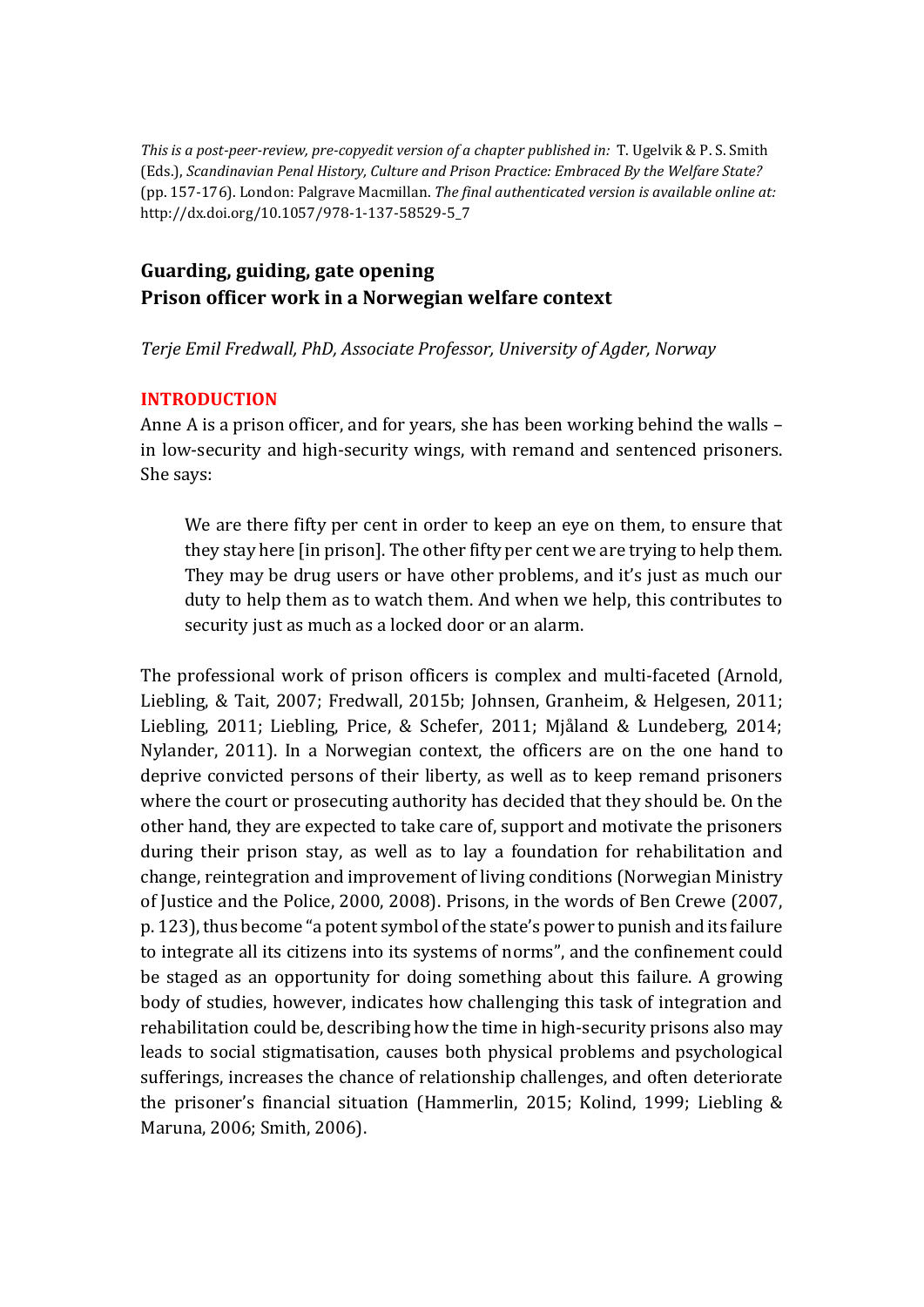In this chapter, I will offer some observations and reflections on imprisonment, welfare services and prison officer work in Norwegian high-security wings. Based on a reading of two key policy documents, I will first show that the political and professional leadership of the Norwegian Correctional Services position highsecurity prisons as arenas of welfare-oriented work. The ambition is that the door into prison also should be a way out to heightened welfare and a life without crime. I will then turn to Anne A, one of the prison officers whom I interviewed for a larger study on professional ethics (Fredwall, 2015b), describing how she encourages the prisoners to make use of the prison's health services and educational facilities and how she tries to help them to get a job and/or a proper housing to go to after release. Both the leadership and the prison officer are thereby highly concerned with welfare services and the period after prison release, but they have different reasons for the importance of this. While the two key documents primarily express an expectation that the offer of welfare services will yield a gain – measured in recidivism rates, Anne A regards the enabling process primarily as a benefit for the prisoner as an individual. And while Anne A emphasizes the importance of giving the prisoners an opportunity to live good and meaningful lives, with themselves and others, after release, the social utility is used as the primary reason in the policy documents. In the final part of the chapter, I will locate these differences within what I will term a transformational and a guiding officer ideal (Fredwall, 2015b, pp. 366-395), appending some short reflections concerning the values represented by each of these ideals.

#### **MATERIALS AND METHOD**

The first of the two key policy documents, selected for analysis in this chapter, is the White Paper *Punishment that works – less crime – safer society* (Norwegian Ministry of Justice and the Police, 2008). This document, which was the first White Paper on the subject of Norwegian Correctional Services for a decade, is partly a descriptive account of the activities of the Correctional Services, and partly a normative approach focusing on the future direction of penal implementation policy desired by the Ministry. Thus, it could also be read as an instruction to the Norwegian Correctional Services.

The second key document is *The Norwegian Correctional Services' strategy for professional activity* (Norwegian Directorate for Correctional Services, 2004). According to the Directorate (2004, p. 2), important reasons for issuing the professional strategy included creating a common professional identity for all employees and establishing good support for decision-making in relation to further professional development.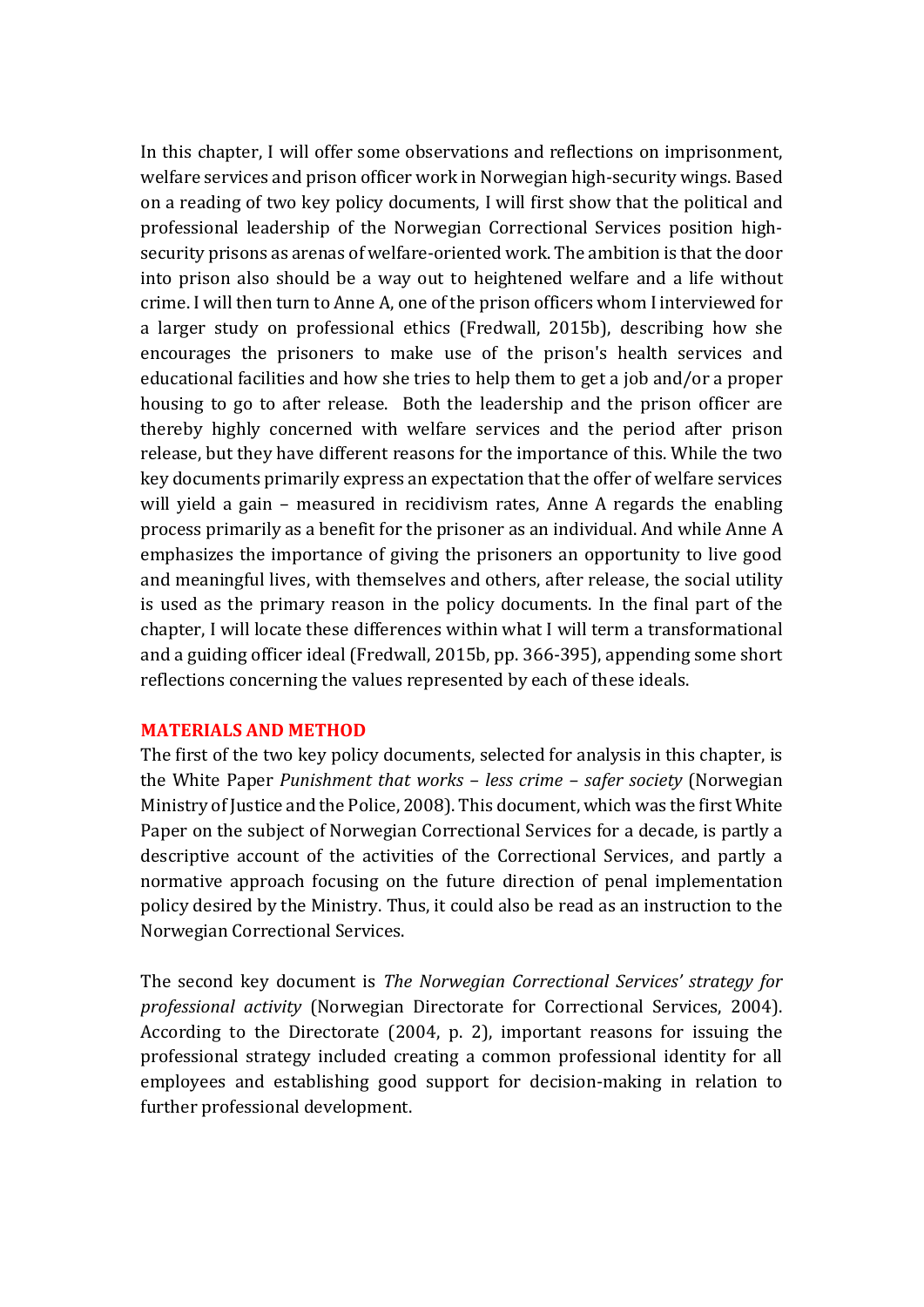Further, I will draw on the qualitative interview material collected for the study *Murer og moral* (*Walls and Values*) (Fredwall, 2015b; see also Fredwall, 2015a). During a period of about one and a half years, between January 2009 and August 2010, I interviewed nineteenth prison officers in Norwegian high-security wings (which is the highest security level normally adopted in Norway) about their everyday work and their reflections on the officer role. We talked about good work moments and the challenging days, time pressure and security, discretion and rules, humour, boundary setting and belief in change. In the course of these interviews, we often touched upon welfare-oriented services as well as challenges relating to the prisoners' living conditions, but it is first in this chapter that these topics are the main focus in my research. The interviews lasted between two and three hours and were later fully transcribed and analysed.<sup>1</sup>

For the purposes of this chapter, the prison officer whom I have named Anne has been selected as case due to her clearly-marked focus on the future in her role description. In the interview, she expresses a clear attention to the inmates' future, on how things will be for them when they are released from prison. At the same time she is concerned with the present: with showing care, helping and enabling in the actual circumstances of the prisoners during their time in prison. This type of role understanding was also expressed by other officers I interviewed, but Anne's descriptions and reflections were presented with a clarity and animation that make them particularly suited to the topic of this text. According to Bent Flyvbjerg, the value of case studies are by some scholars labelled as arbitrary or a method of producing anecdotes, but as he argues (with a quote from Hans Eysenck): "Sometimes we simply have to keep our eyes open and look carefully at individual cases – not in the hope of proving anything, but rather in the hope of learning something" (Flyvbjerg, 2006, p. 224). In this chapter, I follow Flyvbjerg in his recognition of case studies' closeness to real-life situations and wealth of details.

In the end of the chapter, I will place her role interpretation, as it is described here in the text, along with the descriptions presented in the two policy documents, within what I have identified in *Walls and Values* as different moral ideals for the officer role in Norwegian high-security prisons (Fredwall, 2015b, pp. 365-395). In the study, I identify altogether five such moral ideals,<sup>2</sup> basing the identification on

**<sup>.</sup>** <sup>1</sup> Quotes from key documents and interviews are translated from Norwegian by the author.

<sup>2</sup> Two of these ideals will be presented in the final part of this chapter. The other three ideals are *the orderprotective ideal*, *the correctional ideal* and *the supportive ideal*. In short, *the order-protective ideal* is characterized by values such as control, order and predictability. The position of having a stable and orderly existence in the prison wing is here viewed as being valuable in itself. *The correctional ideal* is characterized by the expectation that the officers practice their role with a conscious intention of transmitting a set of values, attitudes and skills to the inmates, while *the supportive ideal* is characterized by the values of care,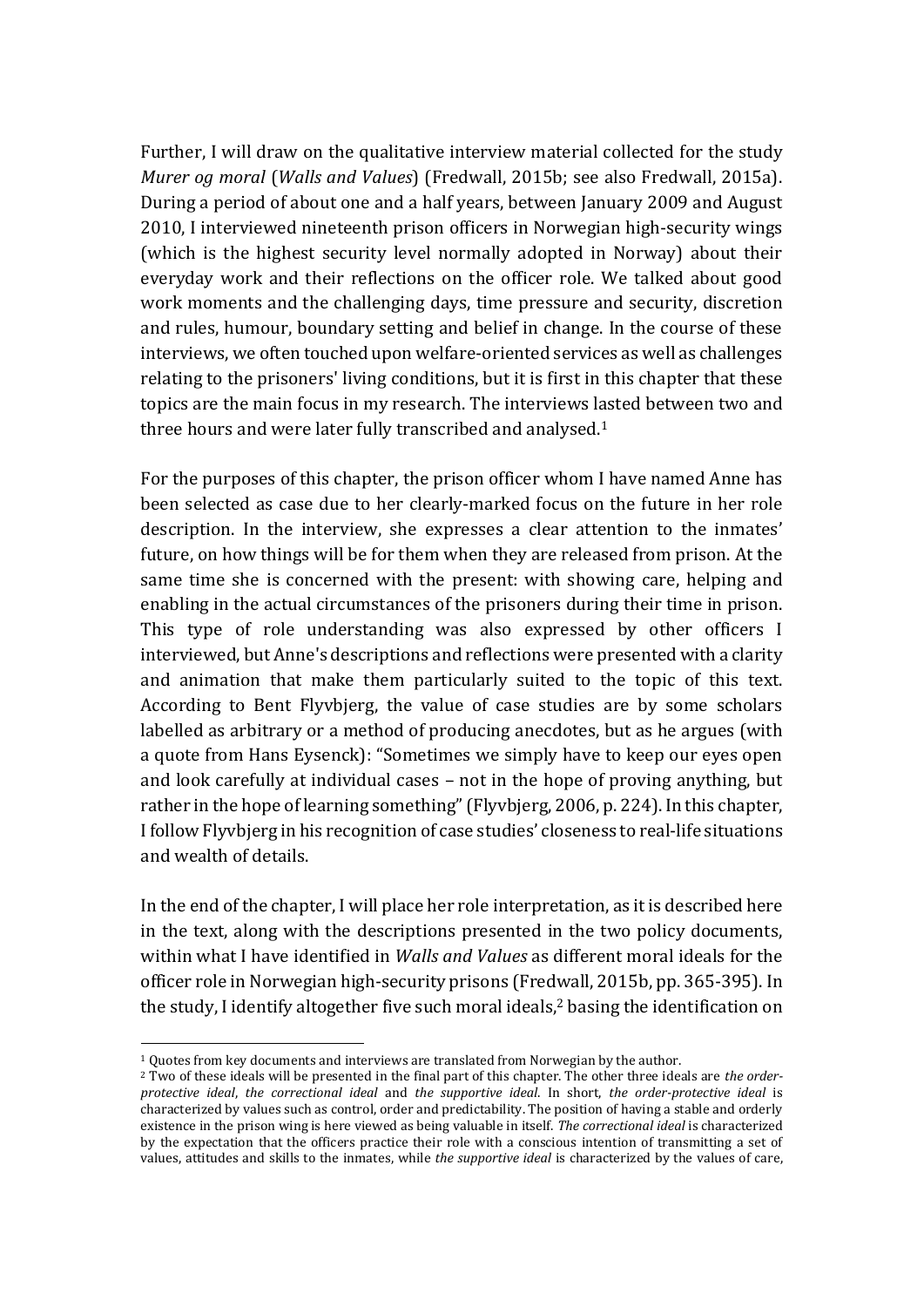descriptions presented in three key policy documents issued by the leadership of the Norwegian Correctional Services, in a recruiting brochure from The Prison Staff Academy (which trains all prison officers in Norway) and through interviews with nineteenth prison officers and five members of the Admission Board (which is responsible for interviewing and selecting applicants for prison officer training). In this ideal-typical analysis (Weber, 1949, pp. 90-92), a moral ideal is understood to be a picture of a better or higher way of performing in the role of a prison officer (see: Taylor, 1992, p. 16). Anne's role interpretation, as presented in this chapter, can be located within a guiding officer ideal, whilst the descriptions given by the political and professional leadership, can be located mainly within a transformational officer ideal.

### **THE POLITICAL AND PROFESSIONAL LEADERSHIP - BETTER OUT THAN IN!**

As already noted in the introductory chapter, a core feature of the Scandinavian welfare state is a clearly expressed understanding and expectation of a public, collective responsibility for health and care, education and social security for all legal residents in the country (Halvorsen & Stjernø, 2008). In my view, it is also reasonable to read Norwegian high-security prisons into this type of welfare state framework. This is apparent not least in the White Paper, in which prisons are explicitly tied to a public welfare responsibility. Indeed, the primary task of the Correctional Services is to enforce remand orders and sentences in a manner that reassures society. "The Norwegian Correctional Services", the Ministry (2008, p. 8) emphasizes in the White Paper, "shall implement penalties in such a way that new offences do not occur during the penal implementation". This task is regarded as particularly important in the case of "acts of such severity or extent" that the court has determined imprisonment (Norwegian Ministry of Justice and the Police, 2008, p. 19). However, incapacitation is, still according to the Ministry, far from enough to protect public safety. At some point the prisoners will be released, and the best way of preventing the loss of health and life, saving society from large costs, and creating a safer society, is through rehabilitation and improved reintegration into society after release. In fact, the key issue is to get inmates into a rehabilitation track during the course of the sentence – irrespective of its length: "The goal", writes the Ministry (2008, p. 7), "is punishment that works – that reduces the likelihood of new crime. ... The punishment must be of a nature that recidivism is reduced":

If the penalty is to work, reintegration work must be satisfactorily planned and addressed. It matters less how good the Norwegian Correctional

 $\overline{a}$ 

support and autonomy. The officers are here challenged to see each inmate as fellow human beings that the officers – within the framework of the imprisonment – have a moral responsibility for (Fredwall, 2015b).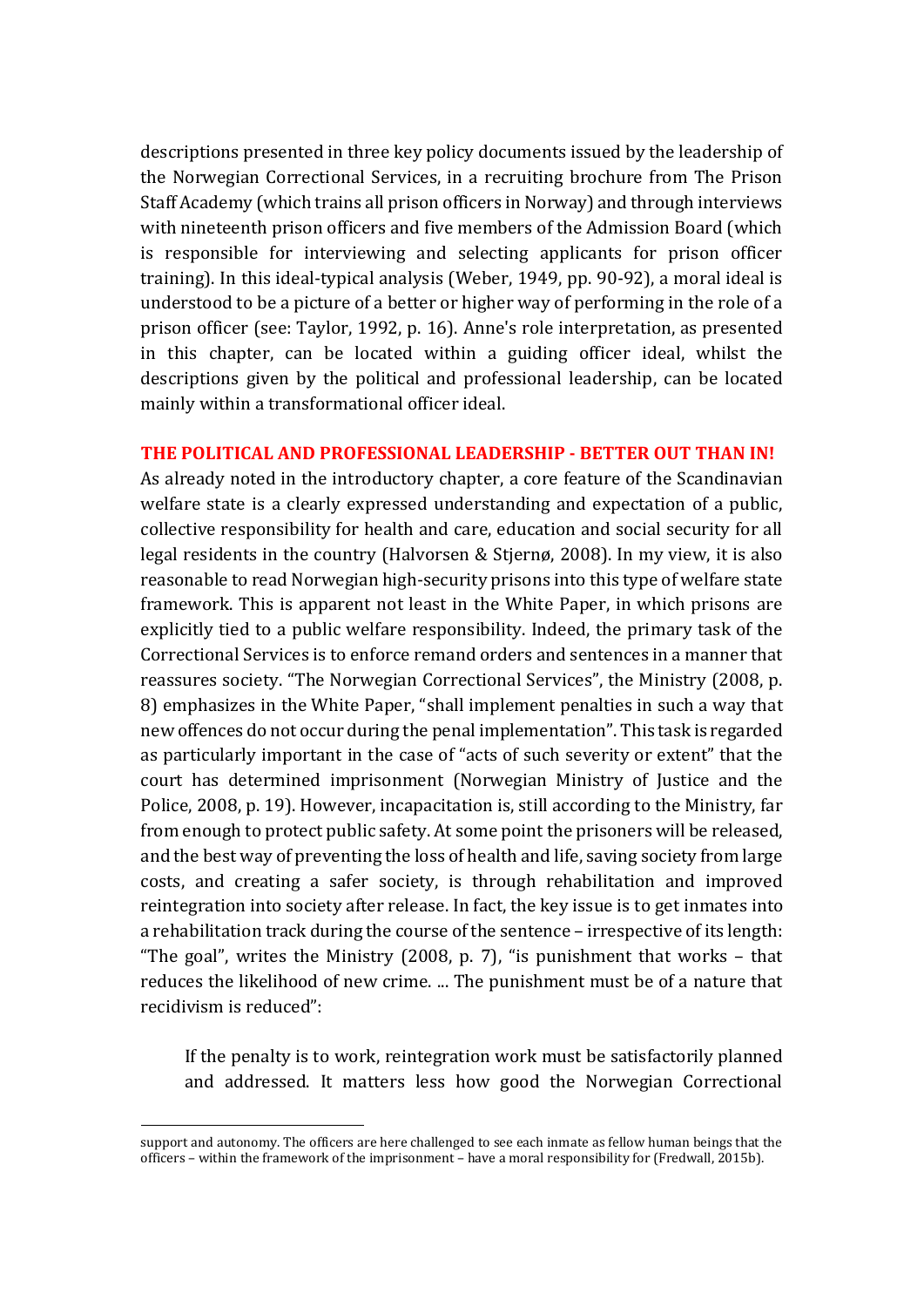Services is in its rehabilitation work, if released prisoners are not followed up after the end of the penal implementation. ... The objective of the Norwegian Correctional Services' professional activity is a convict who has served the sentence, is drug-free or has control of his drug use, has a suitable place to live, can read, write and do basic mathematics, has a chance on the labour market; can relate to family, friends and the rest of society, is able to seek help for any problems that may arise after his release, and can live an independent life. The Government considers that a good point of departure on release increases the probability of inmates succeeding in living a life without crime (Norwegian Ministry of Justice and the Police, 2008, pp. 9-10).

The last two sentences of this quote originally formed part of the professional strategy, a document which establishes a clear rehabilitation framework around the execution of sentences. The mission of the Correctional Services, it is emphasized here, is "to provide a better chance for those who have taken a wrong path": "Once the sentence has been served, the convict should be better equipped to face a life without crime. *Everything* we do should be measured up against this. The sentence is to be a turning point" (Norwegian Directorate for Correctional Services, 2004, p. 4).

In other words, everything a prison officer does – every conversation, each activity and any provision that is established in the prisons – is to be measured up against this principle: that the prisoner should be better equipped on release than at the time of committal. In this way, considerations of reoffending and rehabilitation legitimate the work training and cultural arrangements, the educational provisions and interaction between inmates and officers. And as such, important threads are woven between welfare work and the role of a prison officer. The prison stay should have an impact on the inmates, offenders are to be rehabilitated, lives are to be changed – and within this task, the officers are referred to as the very "backbone of the work of change and reintegration that is carried out in the prisons" (Norwegian Directorate for Correctional Services, 2004, p. 8). This significance relates particularly to the system of personal contact officers, which since 2002 has included all the prison officers in Norway. Here, the personal contact officers were given a responsibility to follow up individual prisoners during their time in prison, and they were instructed to assist the inmates with their sentence plan, to help them in their approaches to the Labour and Welfare Administration (NAV), and to support and motivate them to work constructively during their time in prison (Norwegian Directorate for Correctional Services, 2002). In this way, the work of the contact officer constitutes an important part of the prison officer role.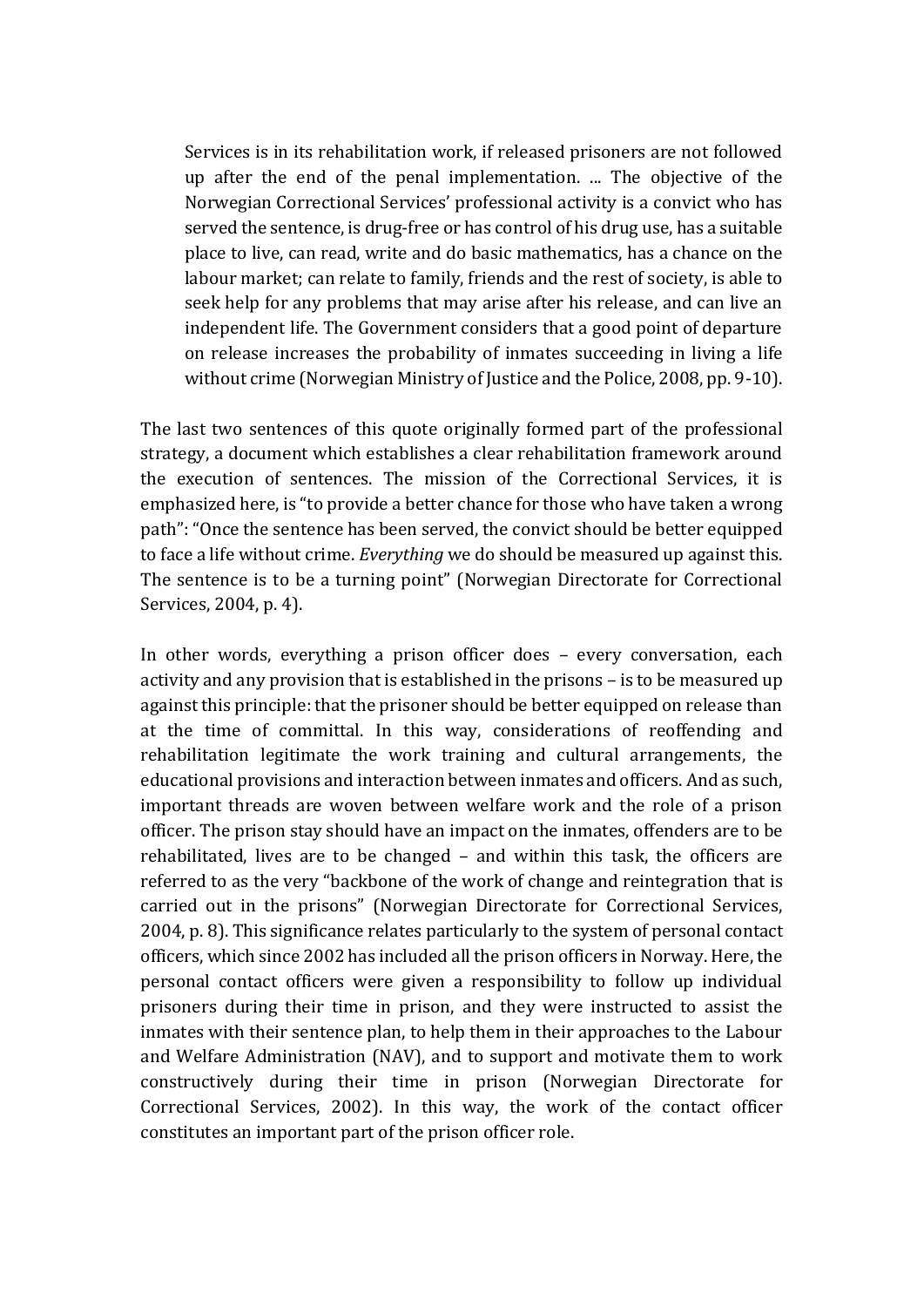The professional strategy was issued in 2004. The following year, the Soria Moria Declaration – a government manifesto by the Norwegian governing coalition parties – introduced a social reintegration guarantee, which subsequently was clarified and laid out in the White Paper (Stoltenberg's 2nd Government, 2005, p. 68; Norwegian Ministry of Justice and the Police, 2008, pp. 173-189). This social reintegration guarantee was meant to provide inmates with help in accessing the rights that they already have as Norwegian citizens, such as adequate housing, educational opportunities, help with accessing the work market, treatment for physical ailments, and help with their drug addiction. It represents the intentions that the government recognises an obligation to help convicted persons to access the rights they already possess as Norwegian citizens, but, as the Ministry (2008, p. 174) emphasizes, the reintegration guarantee is political in character, not legal. The public bodies that otherwise exercise this responsibility in society, are responsible for "carrying out their services in relation to the convicted persons in such a way and such place that they can have a reasonable opportunity to make use of them", whilst the Correctional Services is to ensure that this can happen (Norwegian Ministry of Justice and the Police, 2008, p. 174). In this way, the Ministry (2008, p. 8) points out, crime policy is "insolubly connected with" welfare policy. And furthermore, the reason given for this work – as in the rest of the White Paper – is primarily anchored in recidivism and social utility. A punishment that works, the White Paper says, entails that the offender reduces or ceases criminal actions as a result of the punishment:

The responsibility of the Norwegian Correctional Services can well be described with the slogan chosen by its Swedish counterpart [Kriminalvården]: "Better out than in!" (Norwegian Ministry of Justice and the Police, 2008, p. 183).

Reduced recidivism demands many different measures. It is necessary both to do something about the living conditions and to offer measures *that help transform the convicted persons themselves* (Norwegian Ministry of Justice and the Police, 2008, p. 11, my italics).

Both an improvement in living conditions and behaviour influence should assume a key role during the execution of a prison sentence. It is important to form an overall picture of the inmate and to direct rehabilitation initiatives in accordance with this. ... Given the right measures at the right time for the right participant, it is possible to limit the risk of reoffending (Norwegian Ministry of Justice and the Police, 2008, pp. 78, 68).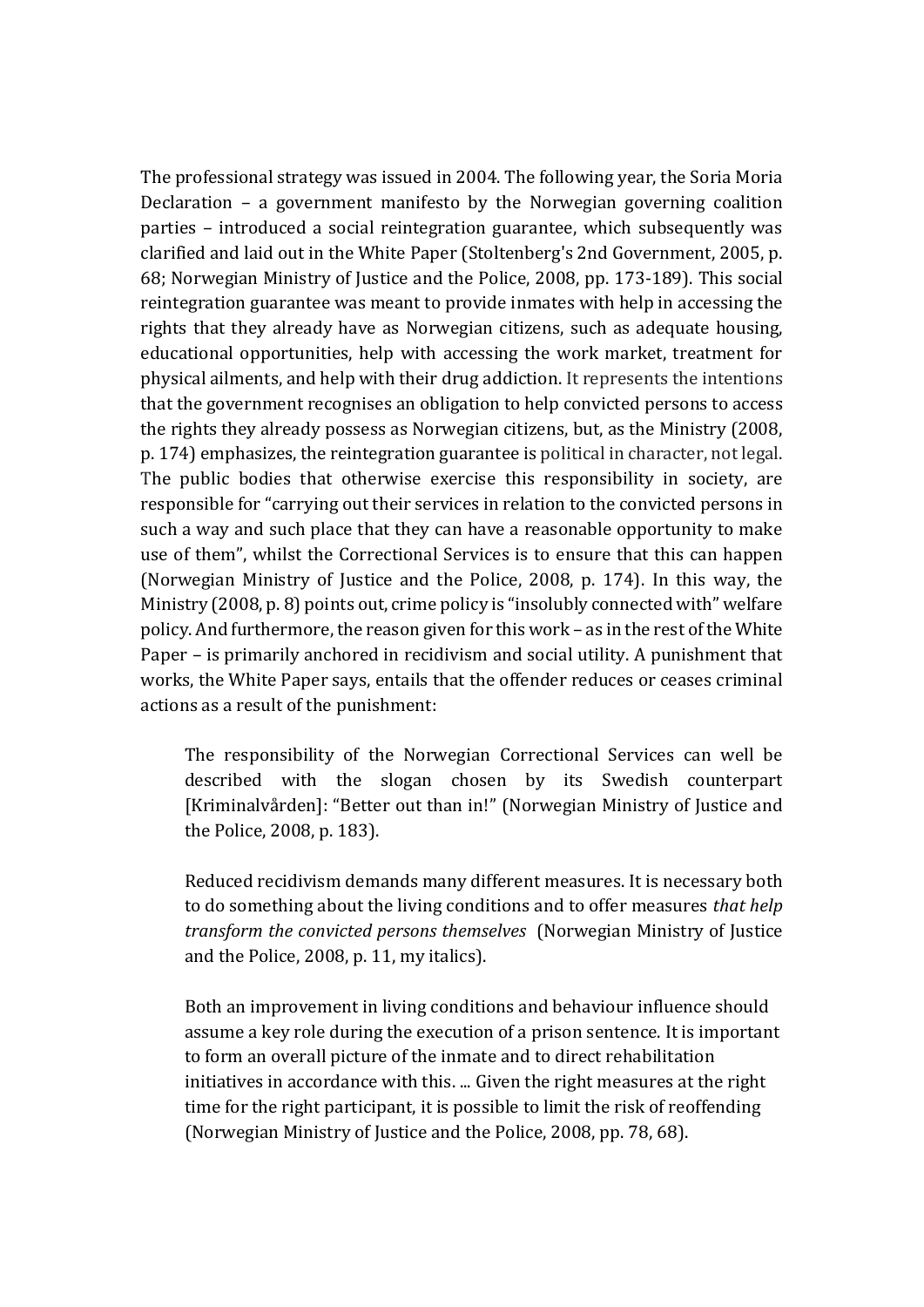It is reasonable to regard both the social reintegration guarantee and the formulation of the Correctional Services' professional goals as an attempt to ensure that other public bodies in the welfare state should take a greater responsibility for the convicted persons' living conditions. It can also be regarded as an emphasize of the import model, a way of organising prison work that means that those public bodies that are responsible for these services outside prison walls also have a responsibility for them within the prison (Norwegian Ministry of Justice and the Police, 2008, pp. 22, 33, 174-175). It can further be read as reinforcing the principle of normality: the ambition that life inside the prison will resemble life outside as much as possible (Norwegian Ministry of Justice and the Police, 2008, pp. 22, 108-109), as well as the notion that condition of confinement should be viewed in relation to the general standard of living in the country as a whole (Jewkes, 2015). It can be interpreted as a recognition of that personal contact officer work does not always function in accordance with its intention: that staff work rotas, sickness and holidays can complicate regular meetings between officer and prisoner, and that it is challenging for officers to maintain an adequate overview of the complex and comprehensive field of welfare provision – to mention but a few aspects (Fredwall, 2015b, pp. 261-364). And finally, it expresses an understanding of the complex web of circumstances surrounding each individual (Nussbaum, 1999), a web of circumstances which for many prisoners can relates to poor psychological health, lack of employment and housing before committal, a low level of education, interrupted schooling, and/or drug addiction (Bukten et al., 2011; Hetland, Eikeland, Manger, Diseth, & Asbjørnsen, 2007; Revold, 2015).

In the wake of the parliamentary consideration of the reintegration guarantee, a service market was introduced into many prisons in 2010. These service markets are a physical meeting place at which the prisoners themselves were intended to have direct contact with representatives of the various public bodies. The following year a number of so-called reintegration coordinators were employed and given the responsibility of leading these markets and coordinate the collaboration between the various professional groups. The coordinators, however, were not intended to work individually with the prisoners (Norwegian Directorate for Correctional Services, 2012; Falck, 2015).

The personal contact officers' responsibility for informing, conversing with, guiding and motivating prisoners regarding their release, is therefore still a very important element of the prison officer role.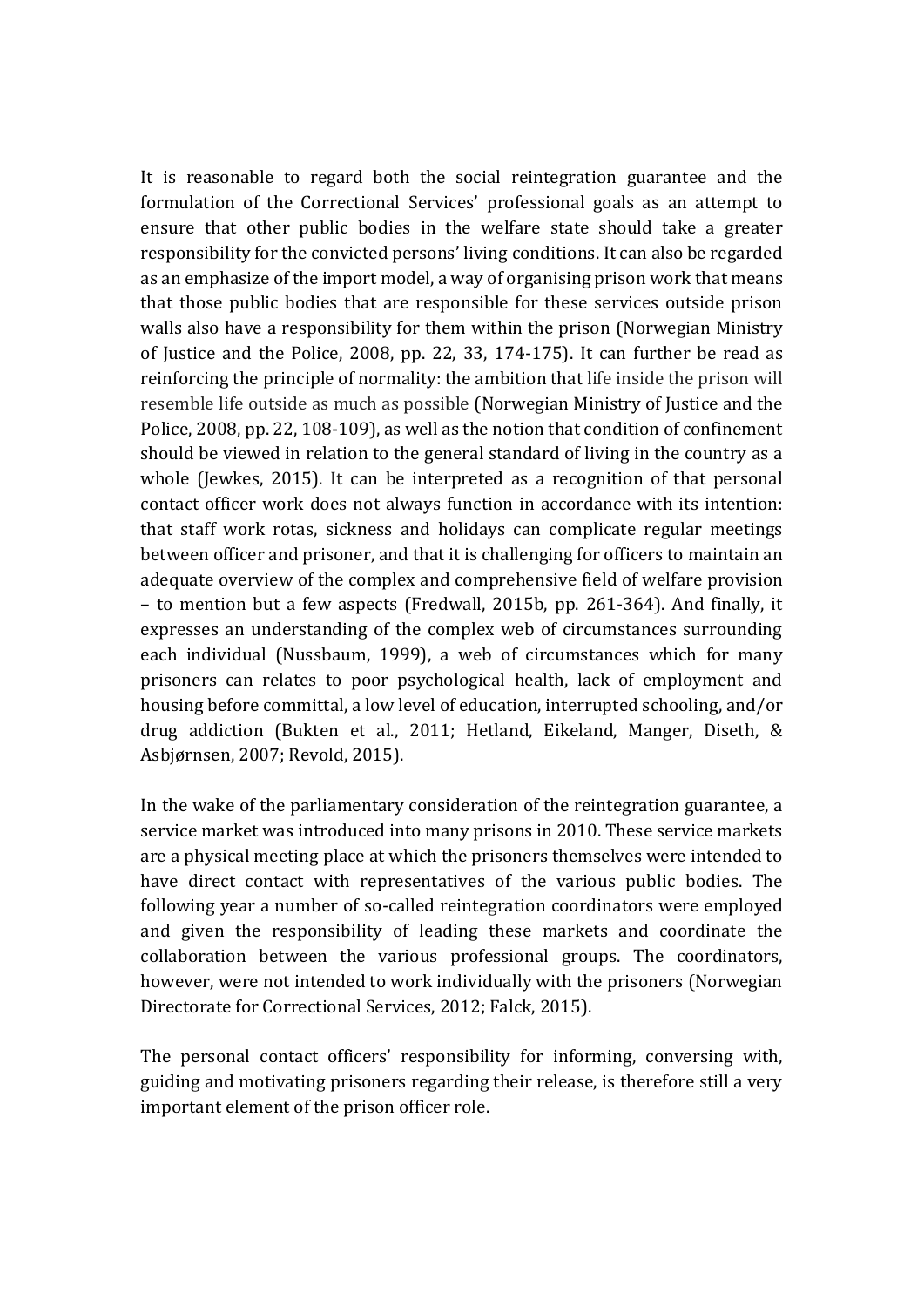#### **ANNE A - THE PRISON OFFICER WHO BECAME TIRED OF SAYING NO**

Anna A is one of these personal contact officers, and in the interview I conducted with her, she articulated a role interpretation that in my view could be understood as a guiding officer ideal (more about this ideal later). For her, the most meaningful moments at work are essentially those connected to welfare-oriented work: to situations in which she experience that she has "managed to sort something out", as she puts it. After a while, and for this reason, she applied to the prison governor to work as much as possible with the convicted persons. This was a well-thought-out choice, she explains: "It was not satisfying just to lock and unlock doors. I never much enjoyed the work in the remand unit", she says, elaborating this phrase by referring to what she meant was a limited scope of action. At the end of the day, she would reflect on what she had achieved during the hours at work, and generally the answer revolved around refusals, escort duties and to lock and unlock doors:

At that time there weren't any toilets in the cells, and they [the inmates] said to me: "I want the toilet". That was the only chance they had to see another human being. "No, there's a queue for the toilet now, so you'll have to wait. There are four others before you". You ran and unlocked the door, and then they didn't want to go back in. They walked as slowly as they could in the hope of getting to speak with someone else in the corridor. "No, go in, you have to go in there". So you were very no-oriented when you got home. And I was so very tired of saying no. So I thought: "I've got to do something else, something that's more valuable. Otherwise I won't be able to cope with this".

In the convicted prisoners unit it was different. There, she explains, she had the opportunity to contribute to "putting something together" for the prisoners: something in relation to the dreams and desires that they spoke of for their lives. And in this wing, she was able to do something that could have an impact on their future – not just there and then during their prison stay, but after their release as well. She says:

We [prison officers] work year after year, but we very rarely encounter anyone who stands there and is pleased about the work we're doing: "Yee, that's great". The exception is if you've put something together for someone. You can see it is working. We've sent them off for drug addiction treatment. They've got somewhere to live. We've found them a job. They have got help. You have at least managed to get a result in that respect. And that, I believe, is something we need as human beings.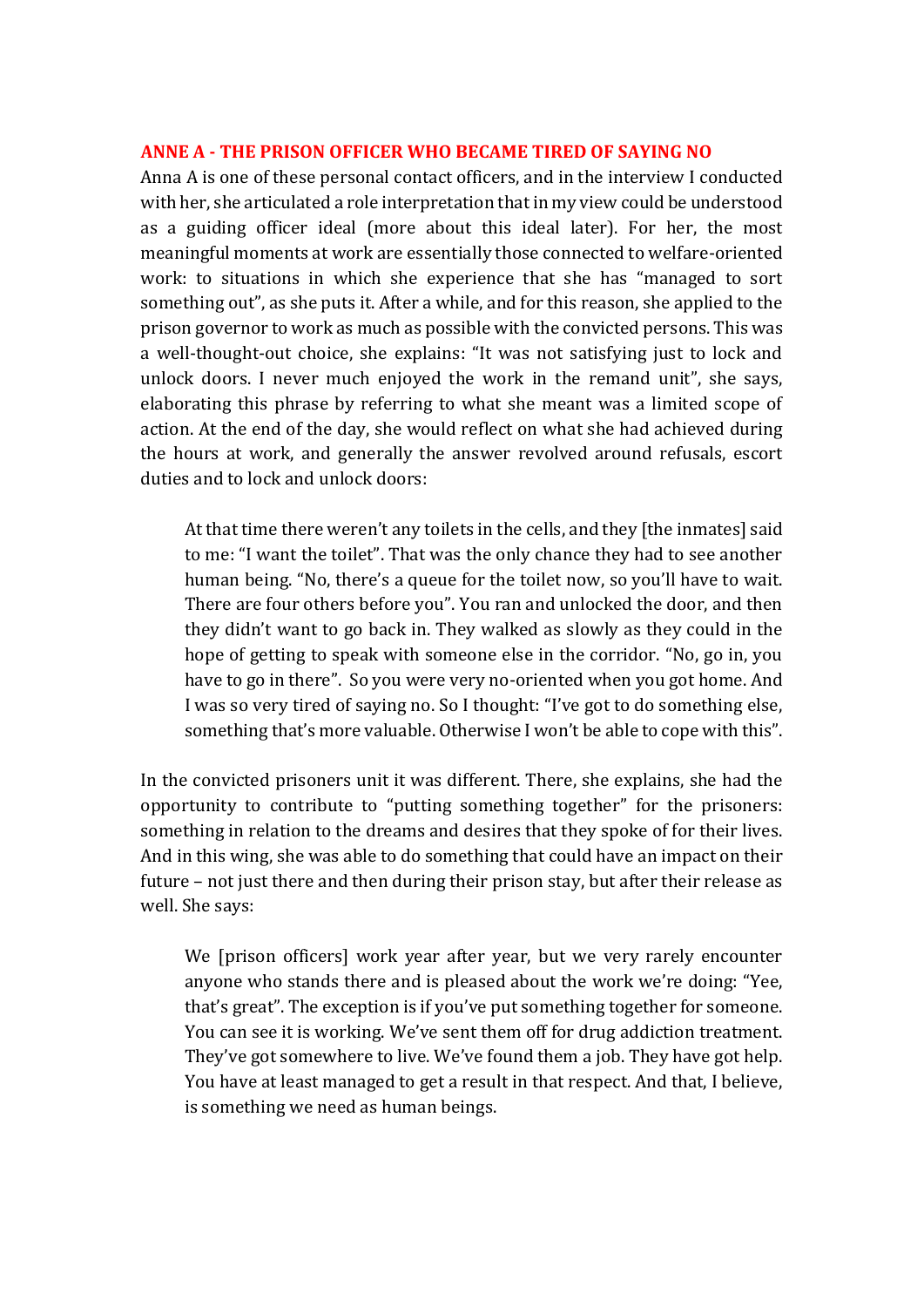According to Anne, the work thus becomes meaningful if she has the opportunity to carry out tasks that engage her, that interest her, and at the same time that mean something for the prisoners' future. This dimension of meaning is also other-oriented. By means of her work with the convicted persons, she can see that her contribution makes a difference to how life can be after release. She has been able to "do something for someone", as she puts it, and this makes the work itself important and interesting, meaningful and rewarding.

In this way, Anne's interpretation of the role as a prison officer is highly related to welfare provisions as health care and education. The heart of this work lies, as I interpret it, in revealing opportunities and to motivate the prisoners to put in an effort themselves. It's a matter of pointing to the positive aspects, to let them realize that life is not over even though they have been given a custodial sentence, Anne says. She refers here to a talk she regularly has with the prisoners for whom she is the personal contact officer: "You are perhaps only 22, and you've got the whole of your life ahead of you. And even though you've had a bad time up to now, you don't need to have a bad time for the rest of your life," she might say to them – before continuing: "But you have to do something yourself. We can't work magic, like everything will turn into happiness for you. But you can make a start yourself. You can begin to look to the future – after release".

Thus, Anne wants to be an involved enabler, a gate opener who makes people aware of their opportunities. One way in which this can happen, is by being present. She can sit down for a chat about this and that, she can attempt to find out how people are coping, and she can point to positive aspects of their lives. She can also encourage them to do something constructive about their confinement. Many prisoners have a drug addiction, health problem or both, and during their stay in prison they can be given an opportunity to do something about this. "Over the years we have brought new life to many people", she says. "They have come in – and we have a pretty strong health service here – and they've received medical help and supervision".

Many of the inmates also lack education, and the prison can provide an opportunity for them to get a craft certificate, complete their schooling, or begin higher education. This, she explains, seems over and over again to do something for their self-esteem and self-understanding (see also: Hetland et al., 2007; Manger, Eikeland, & Diseth, 2008). According to Anne, many prisoners gain a new focus: They experience that they can move into another role than as a criminal or an inmate; they can be a student as well, a man who gains a craft certificate, a woman who can get herself a job. This kind of activity can make the prison stay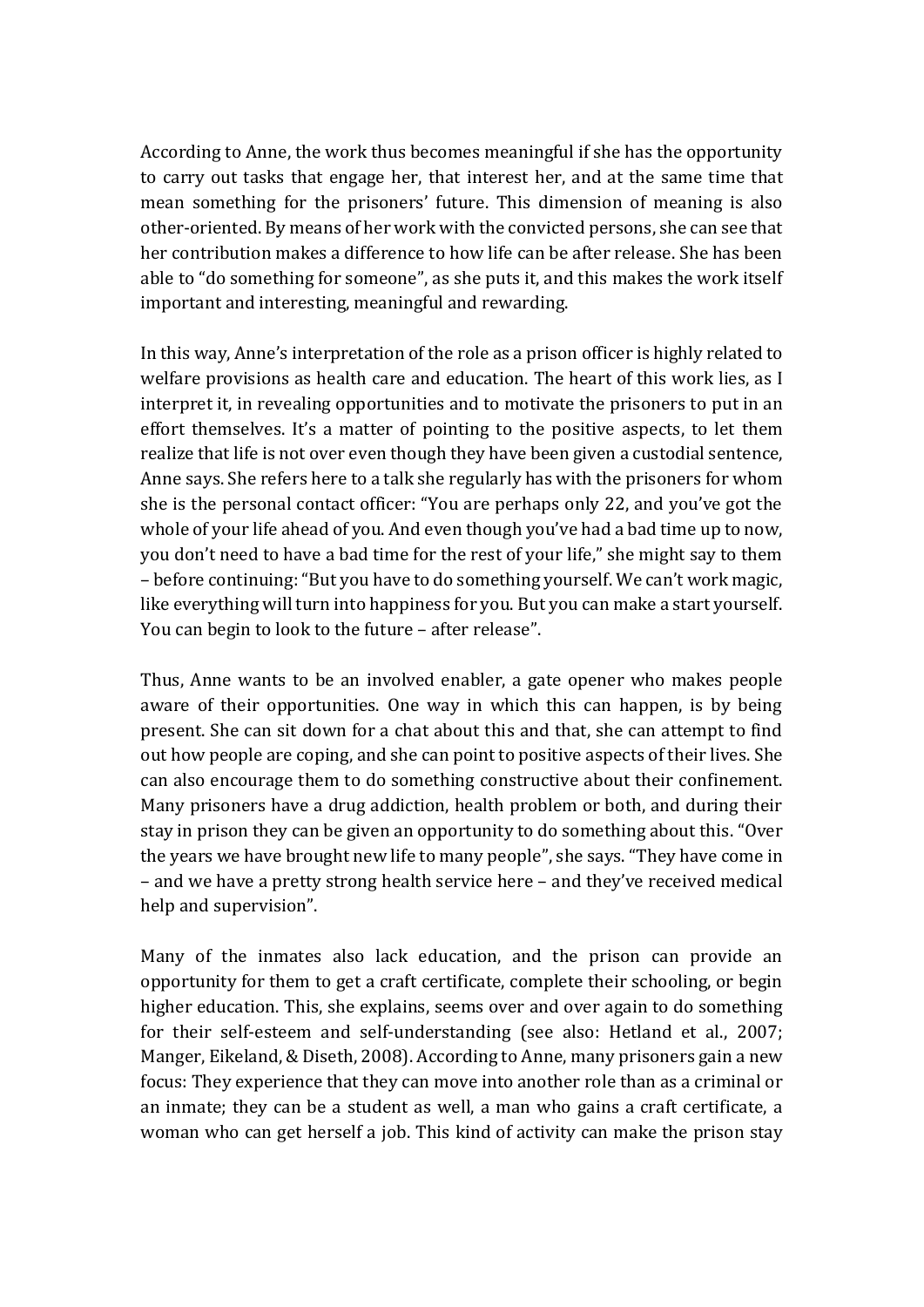easier to deal with, and it can provide them with hope and new prospects, Anne says:

We have had so many people here who have gained basic study qualifications when they leave. And suddenly a whole new world has opened up for them. They've suddenly got many opportunities. They can become just like every other student, with a study loan and a student flat. "Then you no longer have anything to do with prison life any more", when I suddenly say this – "now you can move wherever you like, now you can call your mother and say 'I'm now starting at the university', How would that be?". "No, she would faint". "Yes, it'll be fun when she faints" (laughs). "Really, is it true? Can I?" "Yes, you can" – I don't think they would ever in their wildest fantasies have believed that they could.

A central part of Anne's work, as she describes it, is therefore related to giving them hope, making their prison stay as meaningful as possible, and motivating them to make use of the welfare services in prison. At the same time it relates to their practical everyday life after release: to motivating and helping them to make sure that they have a job and/or an adequate housing after the end of their sentence. "You've sat down and listened to their stories, heard what they desire, what they've dreamed of", she says. "After all, most of them in here are dreaming of a better life when they get out – even though they perhaps won't manage it. But it's a matter of trying to put something together that relates to their dreams, to their desires."

At the same time, she relates this closely to the work of maintaining control, order and security in the prison. This becomes apparent when she describes prison officers who do a poor job. In her opinion, such officers try to spend as much time as possible sitting in the duty room. They indicate that they are tired of the prisoners. They have little time, avoid conversations with the inmates, don't keep their promises and say no to most things – without giving any reason. This kind of behaviour is a problem, she says. Not only does it demonstrate a lack of respect for colleagues ("everyone else has to make up for what they really out to be doing"). It also indicates little respect for the prisoners as human beings, it has an impact on the convicts' quality of life, and it affects prison security. If the staff don't get to know the prisoners, and if the prisoners do not "get the feeling that you have their interests at heart", Anne claims, these officers will be more vulnerable if any fighting or conflicts arise on the wing. She says: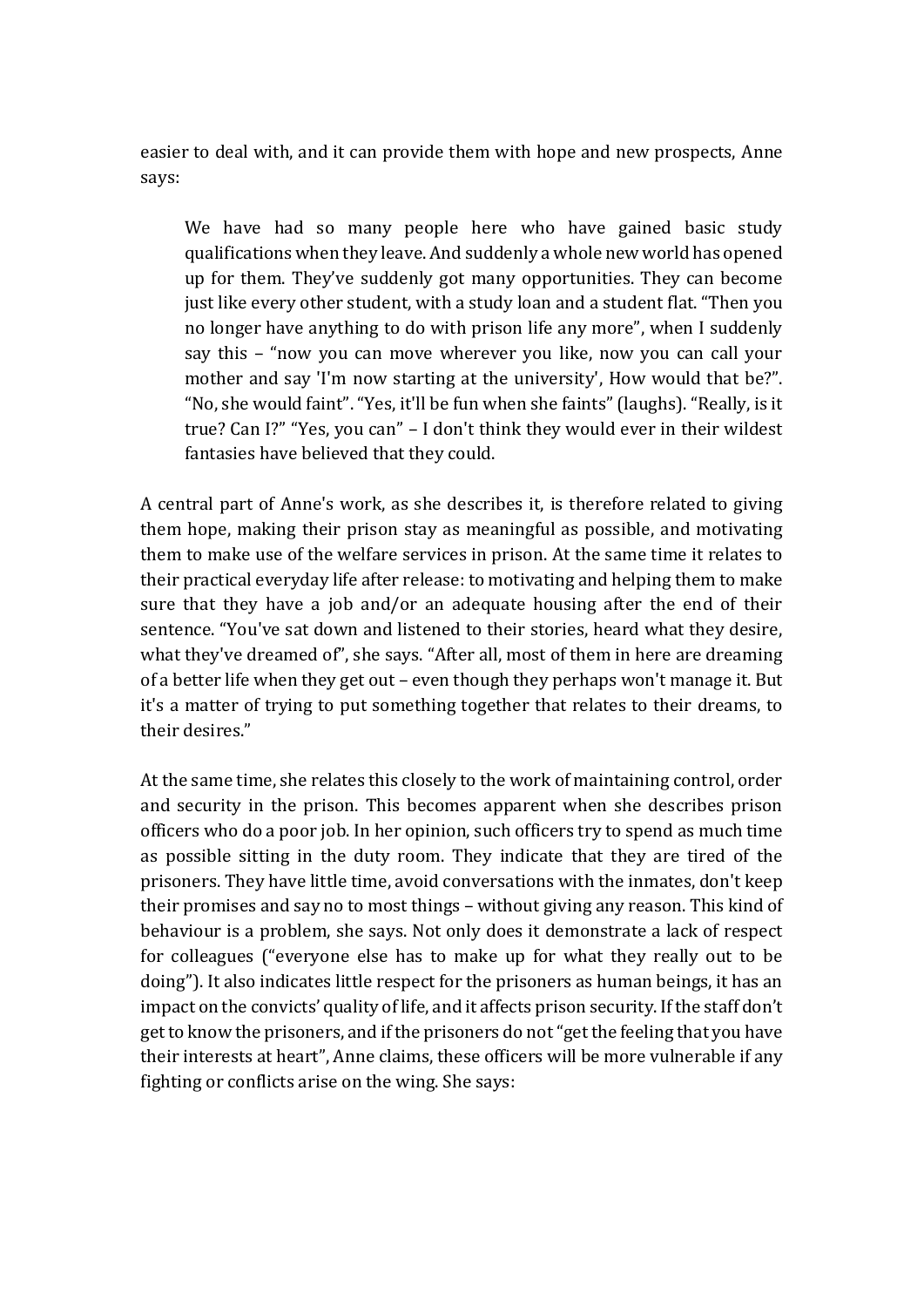The day on which there is real trouble, if the person in question is out on the wing, he's the first one they'll get. They've no relationship with him. They've got nothing. All they know is that he says "no". But those of us who've helped them, we'll be protected.

The growing literature about security, order and staff-prisoner relationships emphasizes that order and control are to a considerable degree based and dependent on the relations between staff and inmates. Such relationships, it is claimed, are at the very heart of the prison system, in which control and security "flow from getting that relationship right" (Great Britain, 1984, p. 6; see also: Sykes, 1958; Sparks, Bottoms, & Hay, 1996; Crawley, 2004; Liebling et al., 2011). The way in which prison officers communicate with the prisoners, how they handle the regulations, and the extent to which the prisoners feel respected and fairly treated, is stressed as extremely important – not only for security, but also for the prisoners well-being (Arnold et al., 2007; Liebling & Arnold, 2004; Liebling, Durie, Stiles, & Tait, 2006; Johnsen et al., 2011) and the officers' ability to get their job done in an adequate manner (Sparks & Bottoms, 1995; Sparks et al., 1996). As Alison Liebling puts it: "Staff–prisoner relationships – or the way prison staff use their authority – contribute disproportionately to prisoner evaluations of the fairness of their treatment":

What made one prison different from another was the manner in which prisoners were treated by staff, how safe the prison felt and how trust and power flowed through the institution. Prisoners' well-being was to a large extent a consequence of their perceived treatment (Liebling, 2011, pp. 533- 534).

Such perspectives are, in my understanding, also apparent in Anne's narratives of everyday experiences as a prison officer. She is concerned with helping the prisoners within the situation in which they find themselves – here and now, during the prison stay, as well as motivating, enabling and advising them in their use of welfare services. The manner in which she interacts with the prisoners, the tone in her actions, and her willingness to contribute in a constructive manner, can, according to Anne's descriptions, in this way make a difference in terms of care, respect and security. The main perspective for creating positive relationships with the prisoners is other-oriented, but order and control within the wing is also deeply tied to the empathy and care, recognition and respect she shows towards the prisoners.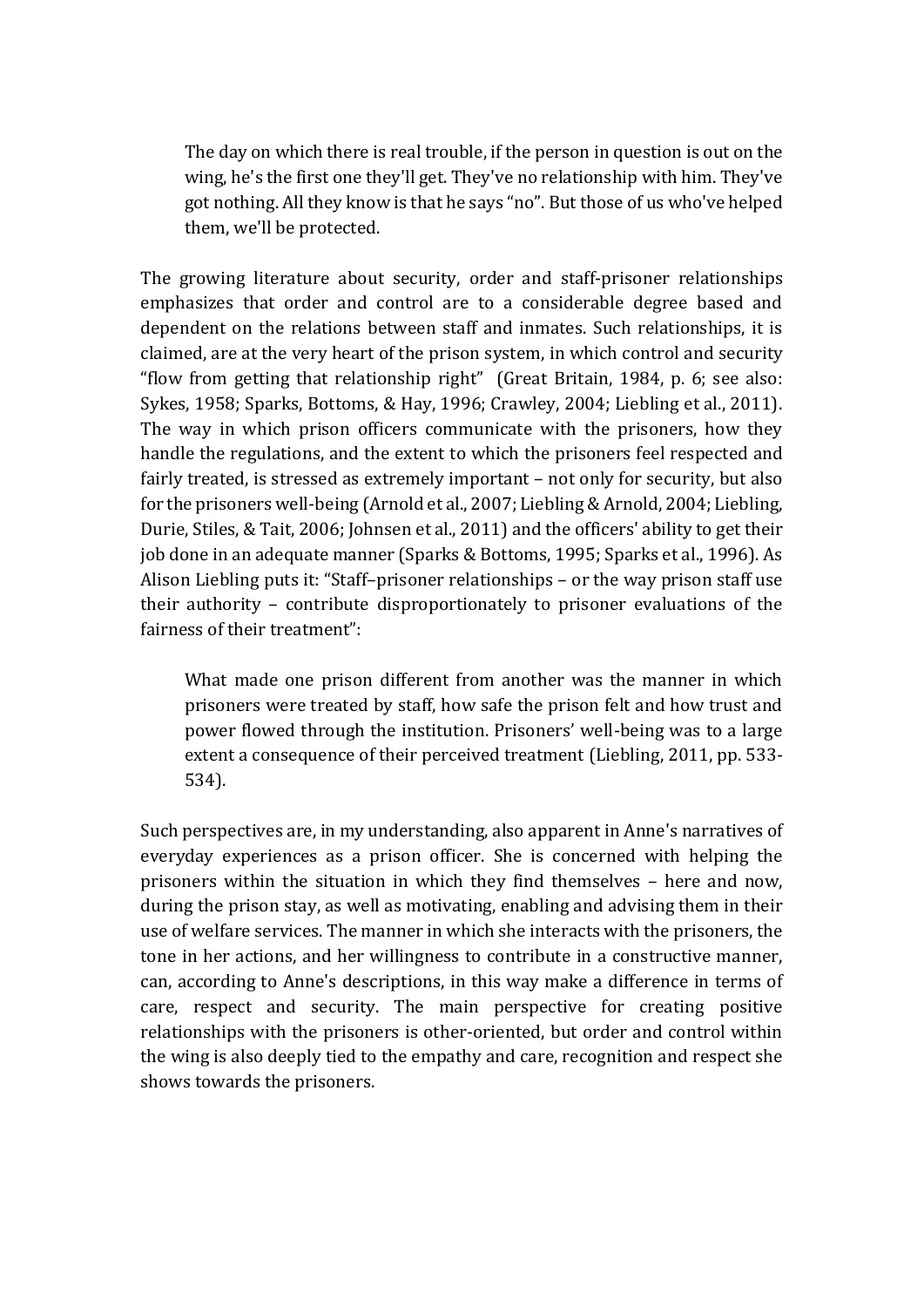#### **DIFFERENT IDEALS, DIFFERENT VALUES**

The descriptions Anne gives of an everyday-life in a Norwegian high-security wing are apparently close to the emphasis found in the professional strategy and the White Paper: the focus on improving prisoner's living conditions. As noted in the introduction to this chapter, there are, however, also important differences. The White Paper and professional strategy present considerations towards social utility and recidivism as the primary reason for improving the living conditions, while Anne emphasizes the significance that education, employment, housing and contact with family can have for the lives *of the prisoners themselves –* here and now, as in the future after release. Her work is thereby not primarily a matter of ensuring that the prisoners will live a crime-free life after imprisonment; value is attributed to those individuals she meets and has a relation to inside the prison: that they are given the opportunity to have a good and meaningful life after the prison stay. In this sense, the opportunity for inmates to learn a trade or earn an education is primarily not seen as an instrument for living a law-abiding life; instead, it is seen to have value in and of itself. And interacting with the prisoners is meaningful not only because it leads to less crime or increased prison security; it has a value in and of itself.

In my view this constitutes two different ways of interpreting the role of the prison officers in a welfare-oriented framework. In the following, I will attempt to locate these two approaches within what I in *Walls and Values* have identified as a guiding and a transformational ideal for prison officers (Fredwall, 2015b).

However, let me first dwell on some of the expectations that the two ideals have in common. Both ideals are emphasizing that the primary responsibility of the prison officers is to ensure that inmates are kept where they are supposed to be. If a prisoner escapes, it may threaten the public's perception of safety, threaten the security of the society, and/or reduce the public's trust in Correctional Services. Another important common trait is the expectation that the officers must have a certain ability to balance things in order to do an adequate job. The profession of prison officer is here presented as a persistent balancing between too much and too little: the officers should have the ability to show concern for others' situations, yet not so much that it comes at the cost of security; they can be personable, yet not in a manner that the inmates can use against them later; they can be humorous, yet not tactless or flippant; they can be trustworthy, yet not naïve; tolerant, yet not without boundaries; friendly, yet not buddies. The expectations placed on the prison officers to guard and to balance are therefore something that characterizes each of the two ideals (Fredwall, 2015b). The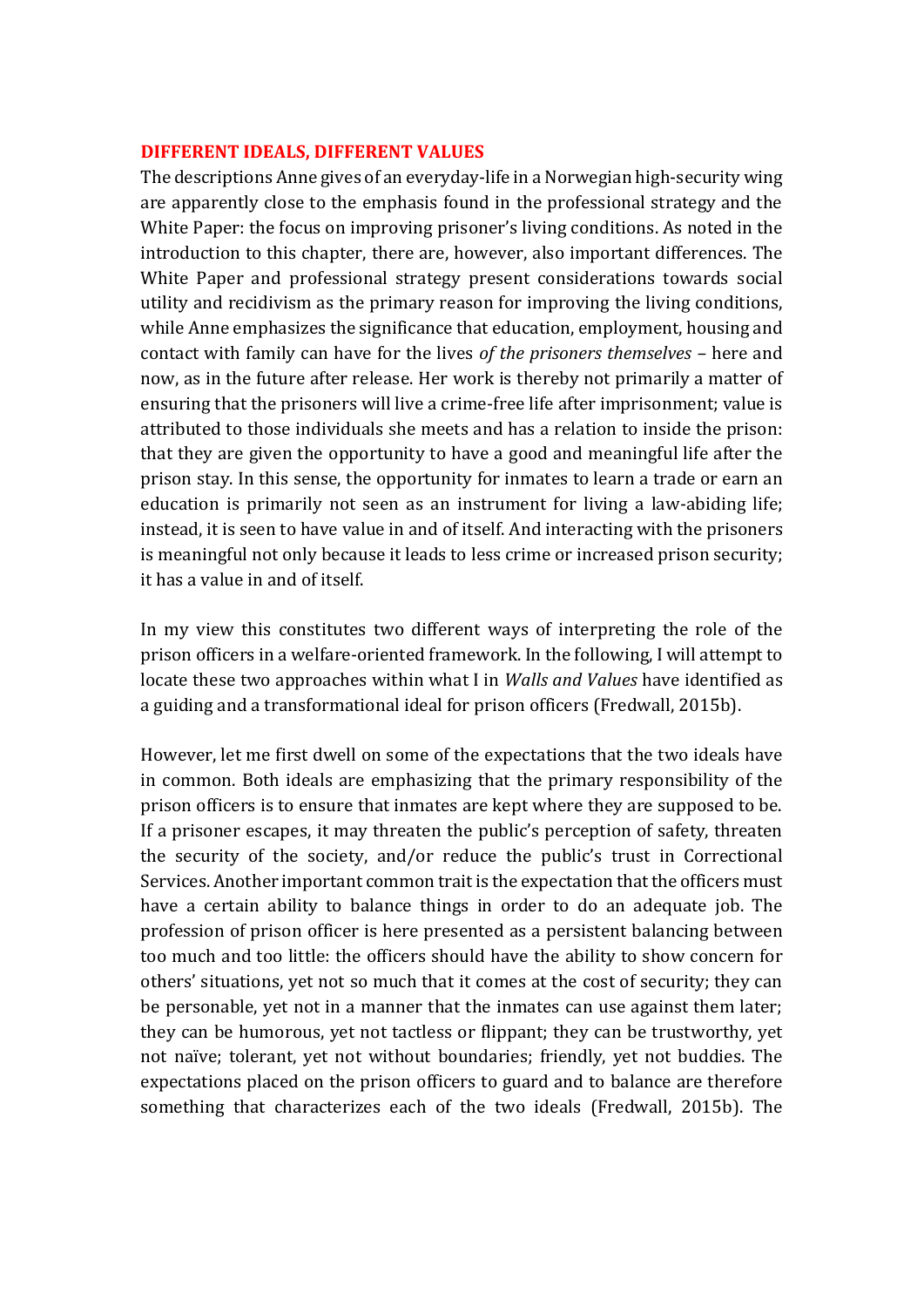difference lies in how the officers are challenged to combine these characteristics with other values and attitudes.

Anne's interpretation of her role, as presented in this chapter, can be located within a guiding officer ideal (Fredwall, 2015b, pp. 385-388). This ideal is characterized first and foremost by the way the representatives combine a futureorientation with the everyday-life in prison wings (right here, right now). Within this ideal, the officers are encouraged to serve as conversation partners and guides to the prisoners towards release. The utility to society is not the primary reason for showing care, in giving help or in making arrangements for work, education or housing. Instead, the attention is on the prisoners' future, on how life will be for them when they are released: if, for example, they will have an education or a job to go to. At the same time, the importance of the present is emphazised. Getting to know the prisoners, talking with them and listening to them, is viewed as important, since the inmates – within the framework of their prison stay – are to have as good a life in prison as possible. This means, amongst other things, that the officer is to set boundaries when necessary, yet showing care and helpfulness as often as possible.

In this way, the individual is placed in the centre; the prisoners are to be regarded as fellow humans for whom the officers carry a moral responsibility for – and autonomy is seen as an important value. Representatives of this ideal carefully emphasize that the prisoners themselves must first want to receive the help and assistance that officers can offer them. Interaction with the prisoners is here seen as a benefit in and of itself, but is given a clear secondary meaning in that the officers may gain insights into how they should relate to and guide the individual inmates. Through conversations and personal presence, through care and recognition the officers may be able to sow a seed of optimism for change: that it might in fact be possible to do something about how life has been so far.

The descriptions given by the political and professional leadership, as presented in this chapter, can mainly be located within a transformational officer ideal (Fredwall, 2015b, pp. 388-390). This ideal is partly characterized by the desire to change the prisoners' course of life and living conditions in order to contribute to less crime, and partly of the view that the officers are to be the decisive and initiating agent in this process of change. It is strongly stressed within this ideal that the officers are to prepare the prisoners to live a law-abiding life after release from prison. Such measures may have an effect on recidivism, and it is therefore important that the prisons offer work experience and education, cultural arrangements and recreational activities to the inmates. Within the framework of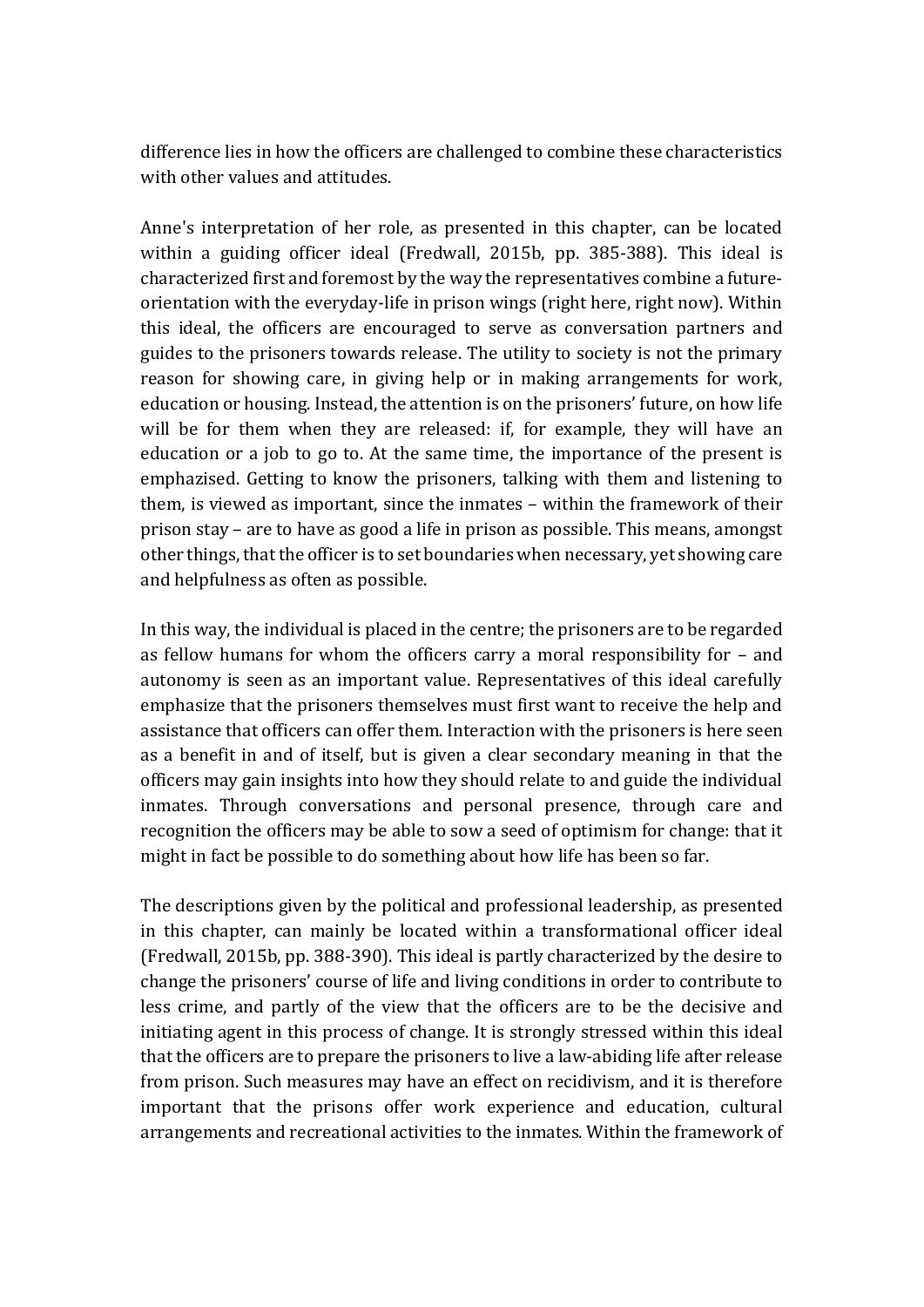imprisonment, representatives for this ideal value and legitimize programs that have a measurable effect on the likelihood of recidivism. There are, however, at least two different approaches within this ideal. Representatives of the first approach – a society-centered one – are mostly concerned that the change process will contribute to a safer society, improved protection of society (since the individuals do not commit new crimes) and a strengthened social economy (since crime generates certain costs to society). Whether the change seen within an individual will lead to the inmate living a better and more meaningful life after release, is regarded as less important. Representatives of the second approach – an individual-centered one – are mostly concerned with the significance the process of change has for the individual prisoner. While these representatives also stress that bringing change to the inmates will work toward building a safer society, better protection for society and a strengthened social economy, they also emphasize that improving the prisoners' living conditions in order to live a future, law-abiding life, is primarily in the best interest of the individuals themselves. In my interpretation, it is the society-centered transformational ideal that is most strongly expressed in the White Paper and the strategy for professional activity.

### **CLOSING REMARKS**

The differences between these two officer ideals, a guiding and a transformational approach, raise important moral questions about the legitimation of the role of prison officers and the welfare-oriented work within high-security prisons. Does it form part of the officer's role to change people for the better, to improve them, to correct their values and attitudes? Where are the moral boundaries to be drawn for how far officers should go in terms of doing "something about the living conditions and [...] offer measures that help transform the convicted persons themselves", as the White Paper puts it (Norwegian Ministry of Justice and the Police, 2008, p. 11)? Is it possible to improve the conditions of confinement without strengthening the idea of an expanded use of prisons (Giertsen, 2015; Mathiesen, 2007)? These questions are complex and requires much further investigation and discussions, but in this preliminary contribution, Anne A's descriptions provide, in my view, an important and engaging insight into how she, as a prison officer in a Norwegian high-security context, is motivated by and attempts to resolve the difficult task of supporting, influencing and enabling in an institutional context of control, asymmetry and deprivation of liberty.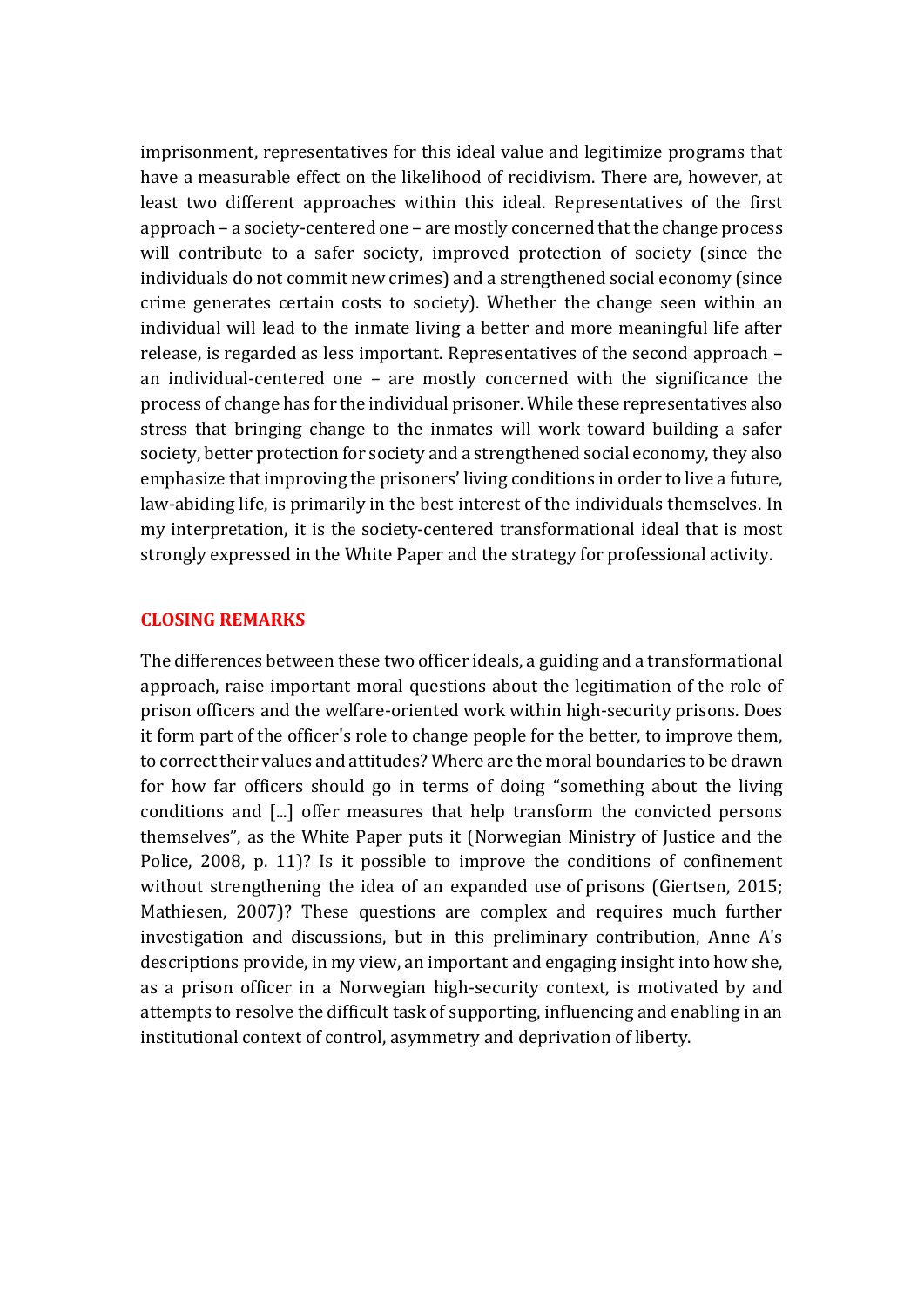#### **REFERENCES**

- Arnold, H., Liebling, A., & Tait, S. (2007). Prison officers and prison culture. In Y. Jewkes (Ed.), *Handbook on prisons* (pp. 471-495). Devon: Willan publishing.
- Bukten, A., Skurtveit, S., Stangeland, P., Gossop, M., Willersrud, A. B., Waal, H., . . . Clausen, T. (2011). Criminal convictions among dependent heroin users during a 3-year period prior to opioid maintenance treatment: A longitudinal national cohort study. *J. Subst. Abuse Treat., 41*(4), 407-414. doi: http://dx.doi.org/10.1016/j.jsat.2011.06.006
- Crawley, E. (2004). Doing prison work: The public and private lives of prison officers. Cullompton: Willan.
- Crewe, B. (2007). The sociology of imprisonment. In Y. Jewkes (Ed.), *Handbook on prisons* (pp. 123-151). Cullompton: Willan publishing.
- Falck, S. (2015). *Tilbakeføringsgarantien som smuldret bort: Mellom kriminalomsorg og kommunale tjenester: Tiltaksbro, systematikk eller tilfeldighet?* Oslo: Statens institutt for rusmiddelforskning.
- Flyvbjerg, B. (2006). Five misunderstandings about case-study research. *Qualitative Inquiry, 12*(2), 219-245.
- Fredwall, T. E. (2015a). 'Alle de som sitter her, har en ny mulighet': Perspektiver på påvirkning og utvikling av fengslede i norske høysikkerhetsavdelinger. *Psyke & Logos, 36*(1), 28-49.
- Fredwall, T. E. (2015b). *Murer og moral: En bok om straff, verdier og fengselsbetjenter*. Oslo: Cappelen Damm akademisk.
- Giertsen, H. (2015). Abolitionism and reform: A possible combination?: Notes on a Norwegian experiment. In T. Mathiesen (Ed.), *The politics of abolition revisited* (pp. 286-296). London: Routledge.
- Great Britain. (1984). *Managing the long-term prison system: The report of the Control Review Committee*. London: Home Office.
- Halvorsen, K., & Stjernø, S. (2008). *Work, oil and welfare: The welfare state in Norway*. Oslo: Universitetsforlaget.
- Hammerlin, Y. (2015). Å bryte livet i fengsel og når livet og fengselslivet blir en livtruende byrde. *Psyke & Logos, 36*(1), 174-194.
- Hetland, H., Eikeland, O.-J., Manger, T., Diseth, Å., & Asbjørnsen, A. (2007). Educational Background in a Prison Population. *Journal of Correctional Education, 58*(2), 145- 156. doi: 10.2307/23282733
- Jewkes, Y. (2015). Abolishing the architecture and alphabet of fear: Afterword. In T. Mathiesen (Ed.), *The politics of abolition revisited* (pp. 321-327). London: Routledge.
- Johnsen, B., Granheim, P. K., & Helgesen, J. (2011). Exceptional prison conditions and the quality of prison life: Prison size and prison culture in Norwegian closed prisons. *European Journal of Criminology, 8*(6), 515-529. doi: 10.1177/1477370811413819
- Kolind, T. (1999). Den betingede accept: Løsladtes identitetsproblemer i mødet med den "normale" verden. *Nordisk tidsskrift for kriminalvidenskab, 86*(1), 44-61.
- Liebling, A. (2011). Moral performance, inhuman and degrading treatment and prison pain. *Punishment & Society, 13*(5), 530-550. doi: 10.1177/1462474511422159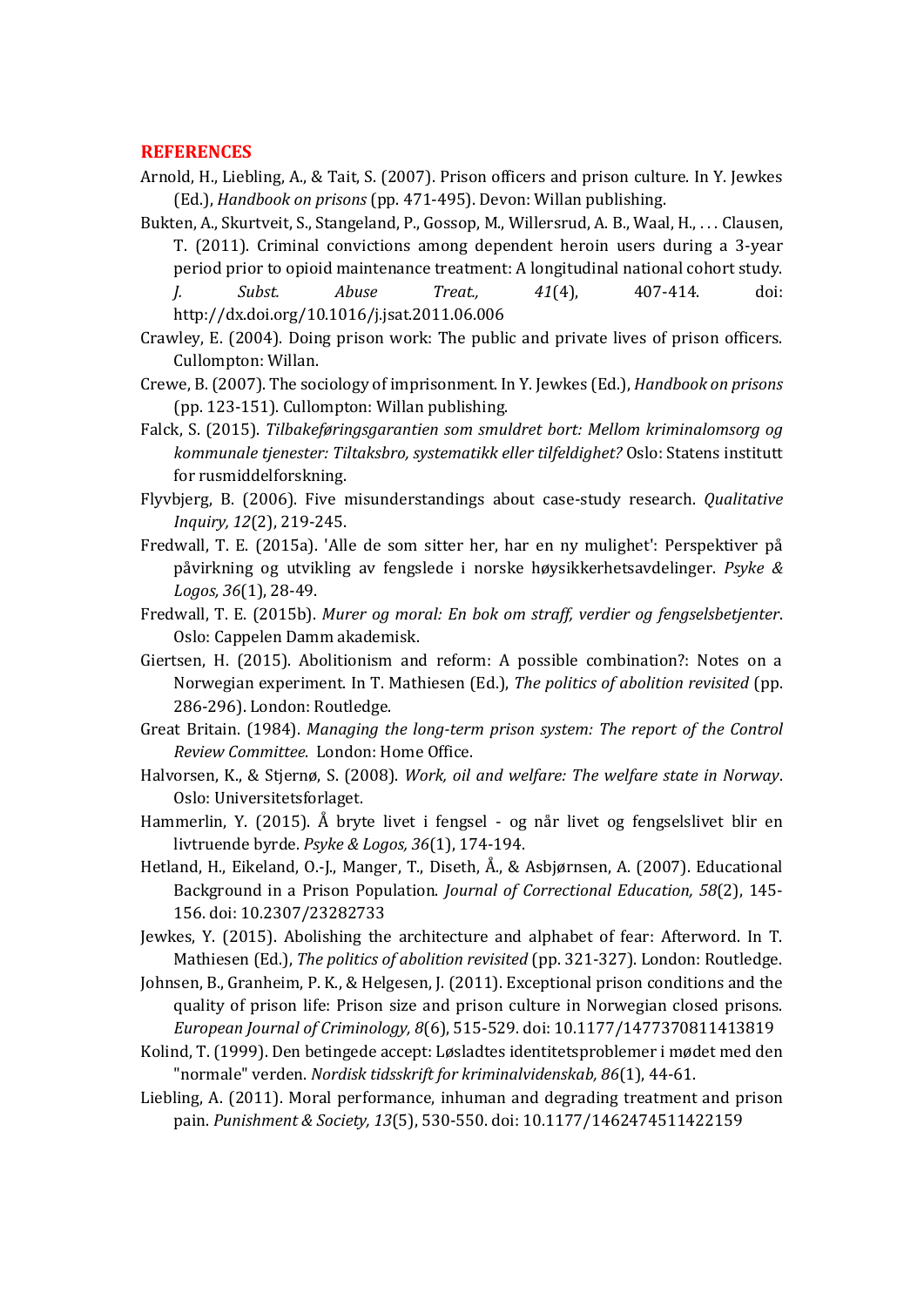- Liebling, A., & Arnold, H. (2004). *Prisons and their moral performance: A study of values, quality, and prison life*. Oxford: Oxford university press.
- Liebling, A., Durie, L., Stiles, A., & Tait, S. (2006). Revisiting prison suicide: The role of fairness and distress. In A. Liebling & S. Maruna (Eds.), *The effects of imprisonment* (pp. 209-231). Devon: Willan publishing.
- Liebling, A., & Maruna, S. (Eds.). (2006). *The Effects of imprisonment*. Devon: Willan.
- Liebling, A., Price, D., & Schefer, G. (2011). *The prison officer* (2nd ed.). Abingdon: Willan.
- Manger, T., Eikeland, O.-J., & Diseth, Å. (2008). Norge. In O.-J. Eikeland, T. Manger & A. Asbjørnsen (Eds.), *Utdanning, utdanningsønske og -motivasjon: Innsatte i nordiske fengsler* (pp. 117-138). København: Nordisk ministerråd.
- Mathiesen, T. (2007). Fra "Nothing works" til "What works": Hvor stor er forskjellen? In H. v. Hofer & A. Nilsson (Eds.), *Brott i välfärden: Om brottslighet, utsatthet och kriminalpolitik: Festskrift till Henrik Tham* (pp. 277-287). Stockholm: Kriminologiska institutionen.
- Mjåland, K., & Lundeberg, I. (2014). Penal hybridization: Staff-prisoner relationships in a Norwegian drug rehabilitation unit. In H. S. Aasen, S. Gloppen, A.-M. Magnussen & E. Nilssen (Eds.), *Juridification and Social Citizenship in the Welfare State* (pp. 183-202). Cheltenham: Edward Elgar.
- Norwegian Directorate for Correctional Services. (2002). *Retningslinjer for kontaktbetjentarbeidet: Rundskriv nr. 2*. Oslo: The Directorate.
- Norwegian Directorate for Correctional Services. (2004). *Strategi for faglig virksomhet i kriminalomsorgen 2004-2007*. Oslo: The Directorate.
- Norwegian Directorate for Correctional Services. (2012). *Tilbakeføringsgarantien (TG): Kort og godt*. Oslo: The Directorate.
- Norwegian Ministry of Justice and the Police. (2000). *Ot.prp. nr. 5 (2000-2001): Om lov om gjennomføring av straff mv. (straffegjennomføringsloven)*. Oslo: The Ministry.
- Norwegian Ministry of Justice and the Police. (2008). *St.meld. nr. 37 (2007–2008): Straff som virker – mindre kriminalitet – tryggere samfunn (kriminalomsorgsmelding)*. Oslo: The Ministry.
- Nussbaum, M. C. (1999). Equity and mercy. In M. C. Nussbaum (Ed.), *Sex & social justice* (pp. 154–183). Oxford: Oxford university press.
- Nylander, P. Å. (2011). *Managing the dilemma: Occupational culture and identity among prison officers.* (Ph.D.), Örebro: Örebro universitet, Örebro.
- Revold, M. K. (2015). Innsattes levekår 2014: Før, under og etter soning (Vol. 2015/47). Oslo: Statistisk sentralbyrå.
- Smith, P. S. (2006). The Effects of Solitary Confinement on Prison Inmates: A Brief History and Review of the Literature. *Crime Justice, 34*, 441-528.
- Sparks, R., & Bottoms, A. (1995). Legitimacy and Order in Prisons. *Br. J. Sociol., 46*(1), 45- 62.
- Sparks, R., Bottoms, A., & Hay, W. (1996). *Prisons and the problem of order*. Oxford: Clarendon Press.
- Stoltenberg's 2nd Government. (2005). *Plattform for regjeringssamarbeidet mellom Arbeiderpartiet, Sosialistisk Venstreparti og Senterpartiet 2005-09*. Retrieved from